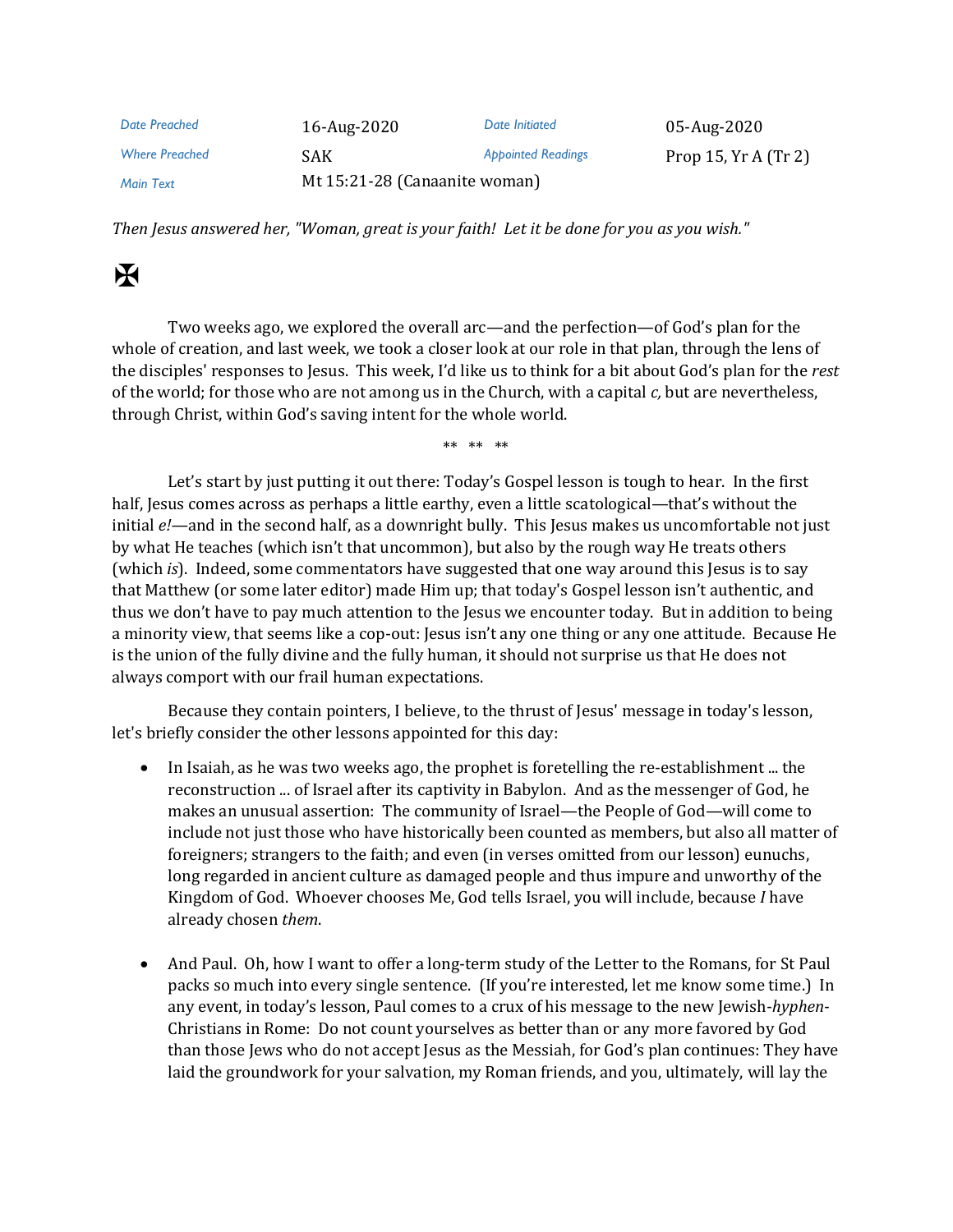groundwork for theirs. In God, all members of the human family walk together, whether or not they know it, on the pathway toward grace.

So, against this backdrop of non-Israelites becoming members of Israel (in Isaiah) and the interdependence of Jews and Christians in achieving God's salvation (in Romans), what are we to make of the tetchy, gruff Jesus we encounter in Matthew? What Jesus makes abundantly clear in the first part of this lesson is that heart trumps ritual: Ethics (how we act) matter far, far more than the beliefs we espouse or the personal practices we keep. Purity of belief and purity of person are empty and meaningless unless engender love. Legalism and moral persnickety-ness are mere disguises—if not forms of self-deception—in which we hide ourselves, unless they change our hearts; unless they cause us to love, honor and uphold others.

OK, Jesus, so why don't *You* practice what You've just *preached?* Why is your *very next act* to ignore a woman and her daughter who are in dire distress and calling upon You to help them? And then to haughtily remark that she's not a member of the group You were sent to save? And *then* to call her a "little dog"? Is this any way to love, honor and uphold?

We might, on the one hand, try to explain away all of Jesus' rudeness and gruff behavior as products of the culture He lived in—as His being somehow true to His times, when women were not respected; public outbursts were frowned upon; and "dog" was an epithet Jews commonly applied to Canaanites—believers in other gods whose historical lands God had awarded to the Israelites centuries before. On the other hand, we cannot fail to notice how the Canaanite woman *responds* to Jesus' discriminatory, dehumanizing treatment. She refuses to be brushed aside, whatever status human society may have assigned her; she will not let up until Jesus has heard her personally, rather than dismissing her as a stereotype. Further, the more Jesus pushes her away, the closer she draws to Him, finally making a heartfelt, full throated expression of her faith in Him: You may say, she says from her knees, that I am not among the people You came to save, but I know that the smallest crumb of Your grace ... the merest glance of Your eyes or word passing from Your lips ... means the difference between wretchedness and soundness; between emptiness and wholeness … death and life.

Could it be, then, that the real teacher in this lesson—the person Jesus intends us to keep our eyes on—is not Jesus Himself, but the Canaanite woman? For though she carries none of the outward cultural trappings of acceptable religious belief … her heart brims with humility and her words with hope. She lives a Jesus-centered life even though she has never set foot in a synagogue or read a word of the Torah. Her faith *is* … truly great.

\*\* \*\* \*\*

What, then, are we to make of this difficult but powerful lesson? Two points come to my mind. First, as Christ's disciples, our mission is less seeking to put Christ *into* the hearts of those outside the Church and more discovering Him already at work *within* them. As this country increasingly turns to the painful but necessary work of tearing down the hateful -*isms* that foment prejudice and division, the Church has work to do in this space, as well. While ritual and creed and doctrine are essential for forming and holding us together as a particular organ in the Body of Christ, they are not metrics of worthiness or badges of chosen-ness; they are *aids,* not ends. The Church is not the fortress of the pure, erected to keep out the infidel or the unwashed. There is no *us* and *them,* but only Him. The Church is an outpost from which we venture to discover *more* of Christ at work in the world. We must take the Christ we grow to know through the sound teachings